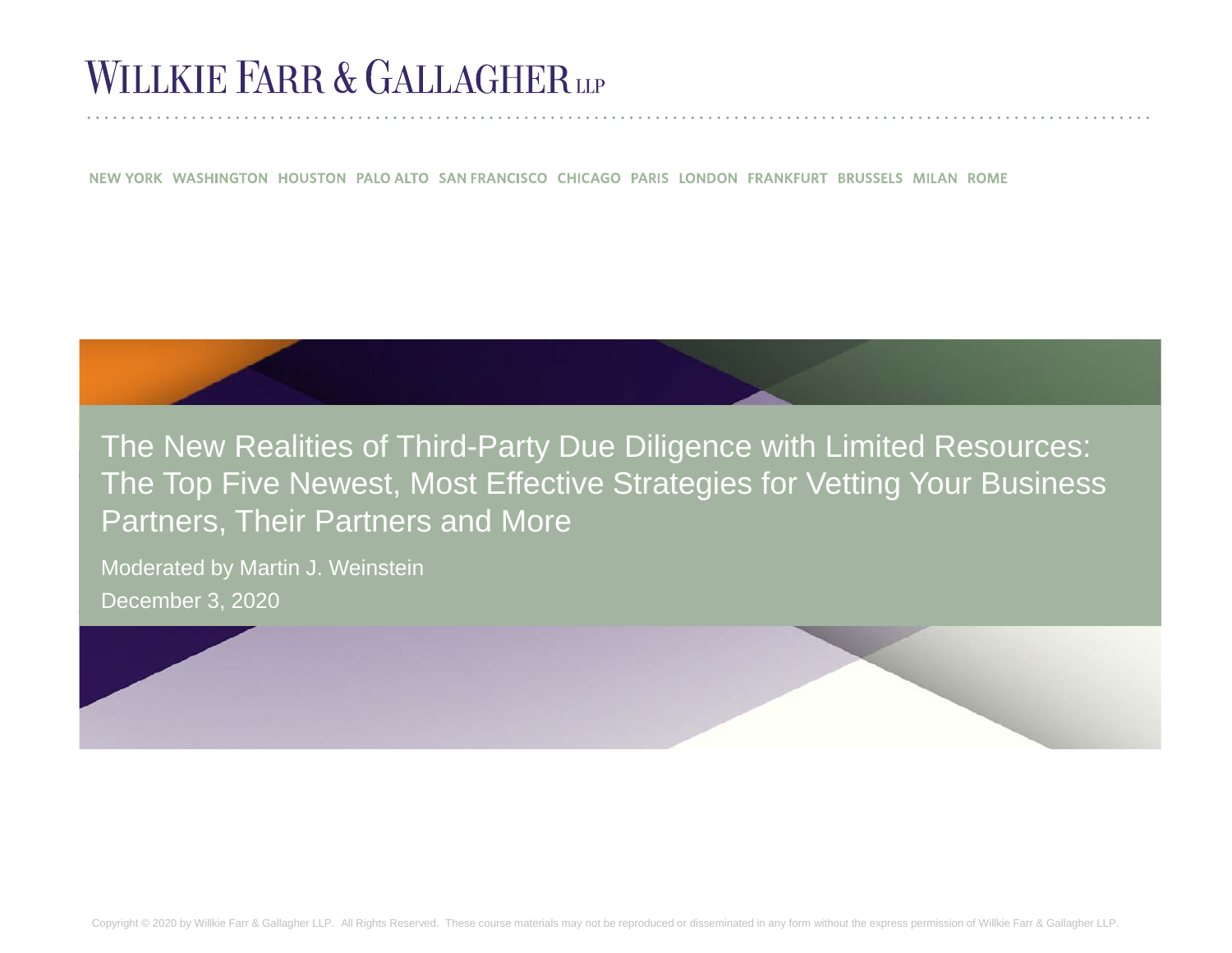### Overview of Panel

- r. How Did Third Party Due Diligence Become So Important?
- Recent DOJ Guidance On Due Diligence
- r. How Has COVID Impacted Due Diligence?
- ÷. Panel Discussion
	- a. Due Diligence and Internal Investigations Pre-COVID
	- Adjustments Based on COVID
	- The Future of Due Diligence

#### **WILLKIE FARR & GALLAGHERLP**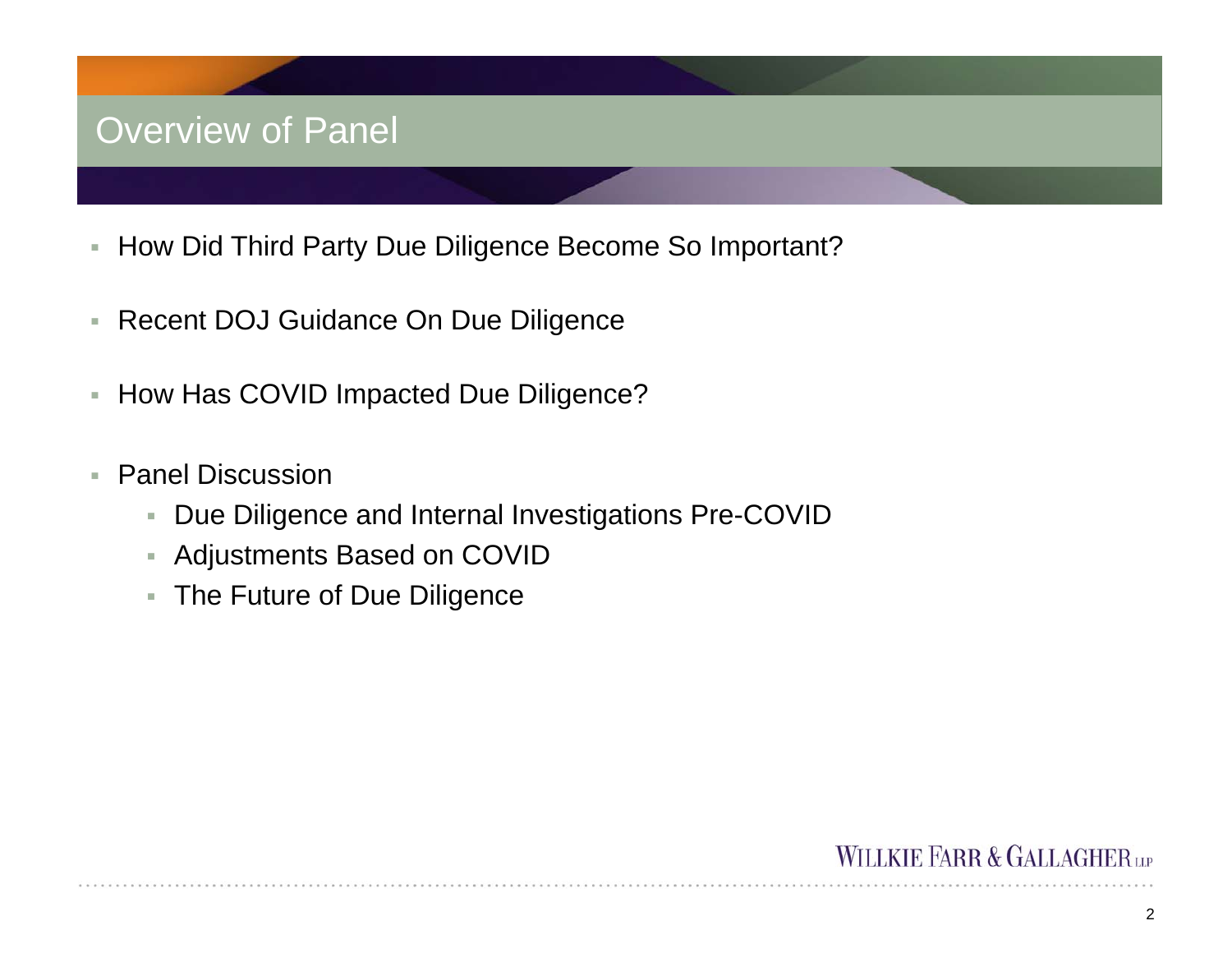### How Did Third Party Due Diligence Become So Important?

- r. Third Parties are a major source of potential FCPA liability for companies
	- Out of 297 FCPA matters initiated since the passage of the FCPA, 267 of them—or 90%—have included allegations of bribery schemes involving third parties, including agents, consultants, or contractors
	- Most commonly, the implicated third parties are agents, consultants, or brokers (79%); shell companies (17%); and contractors and sub-contractors (4%)

*Source: http://fcpa.stanford.edu/statistics-analytics.html?tab=4*

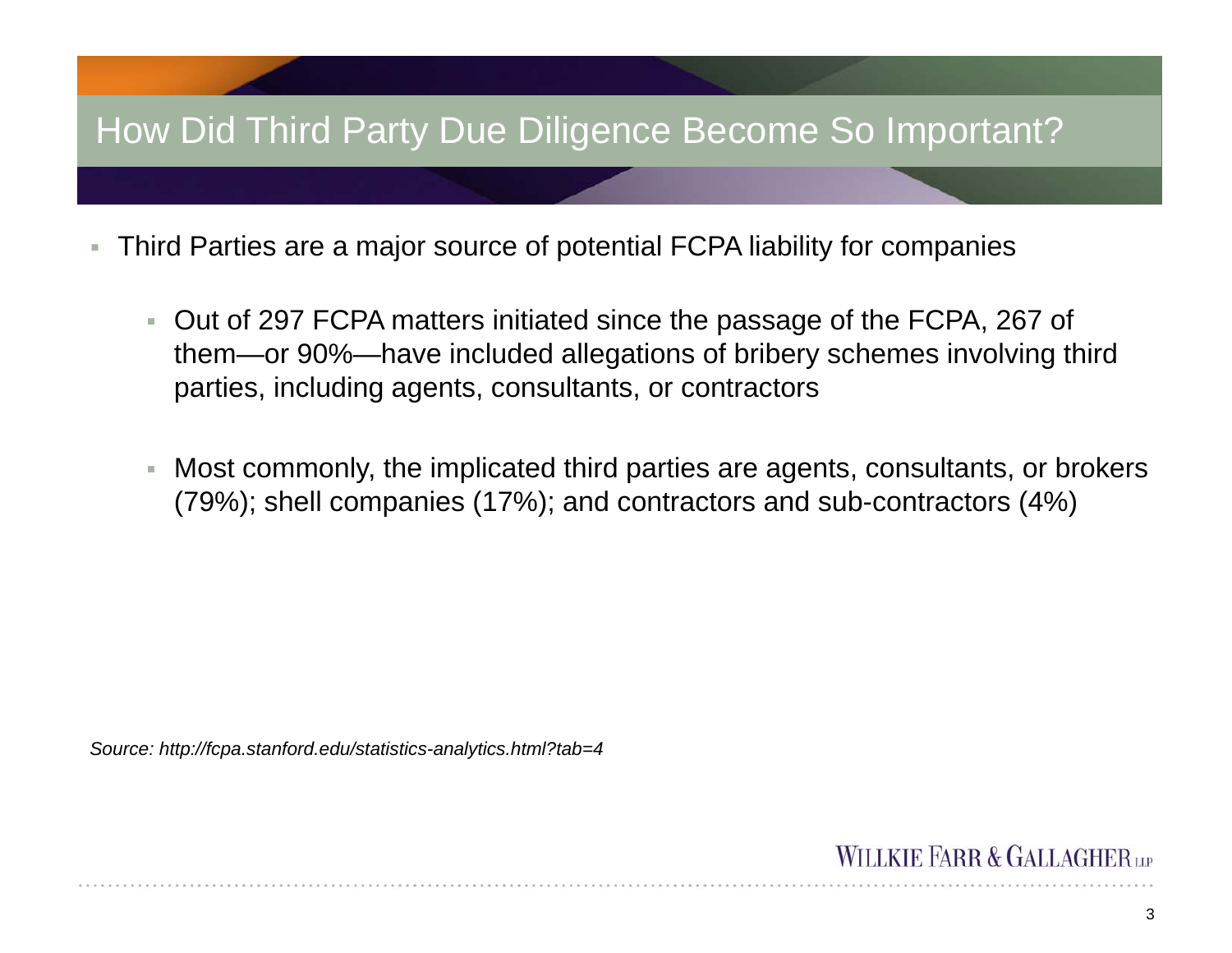#### How Did Third Party Due Diligence Become So Important?

- u, FCPA investigations can be incredibly costly to companies
	- According to Stanford, the monthly costs of an investigation to a company can range from under **\$100,000** per month to an astonishing **\$50,000,000** per month\*
	- ▦ Only 10% of investigations incur costs of under \$100,000/month
	- a. The average monthly cost of an investigation to a company is **\$1,824,304**
	- The average FCPA related investigations lasts **38 months**
- a. And the ultimate resolution can be costly, even with an NPA/DPA
- Ì. The strength of a due diligence program may be a mitigating factor if a company faces DOJ or SEC scrutiny

\* *Note: The figures on this slide only include resolved investigations with reasonably complete disclosures regarding investigation costs. Source: http://fcpa.stanford.edu/statistics-analytics.html?tab=2*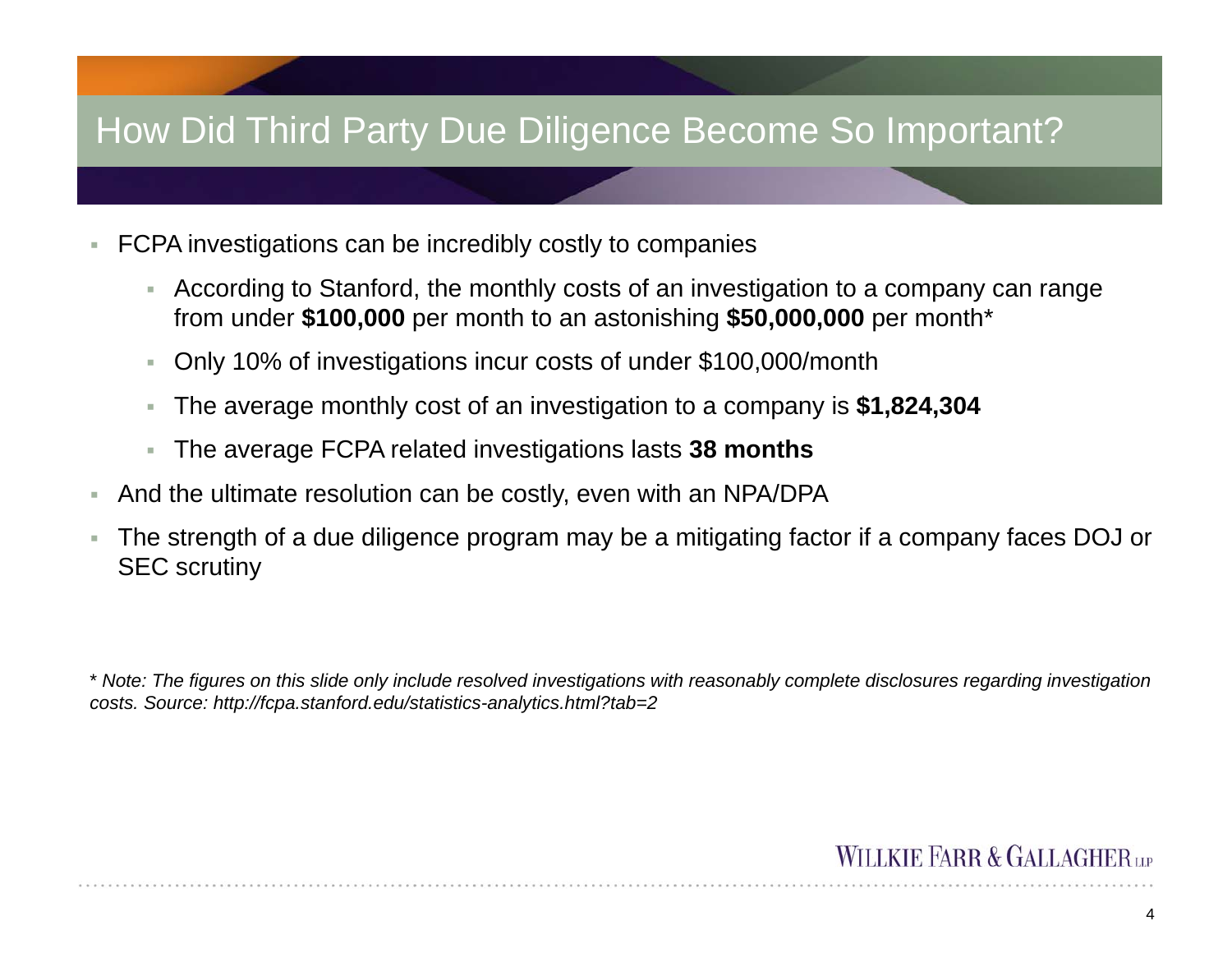### The 2020 FCPA Guide & ECCP

- L. Recognizing the crucial role of third parties, the DOJ recently issued new guidance addressing (among other things) third party compliance programs
	- June revised "Evaluation of Corporate Compliance Programs" ("ECCP")
		- ECCP provides guidance to DOJ prosecutors on how to evaluate compliance programs in the context of charging and penalty decisions
		- ×. The 2020 ECCP reflects a meaningful shift in the DOJ's approach to third parties from onboarding to "third party management" for the life of the relationship
	- July 2020 FCPA Guide
- i. Both publications reflect a focus on ongoing monitoring and data analytics
	- "Does the company engage in risk management of third parties *throughout the lifespan of the relationship*, or primarily during the onboarding process?" (ECCP)
- à. The issuance of the revised FCPA Guide and the revised ECCP during the pandemic and related economic upheaval is not an accident
	- The message: Even (and perhaps especially) in times like these, compliance should not be compromised

#### **WILLKIE FARR & GALLAGHER**

5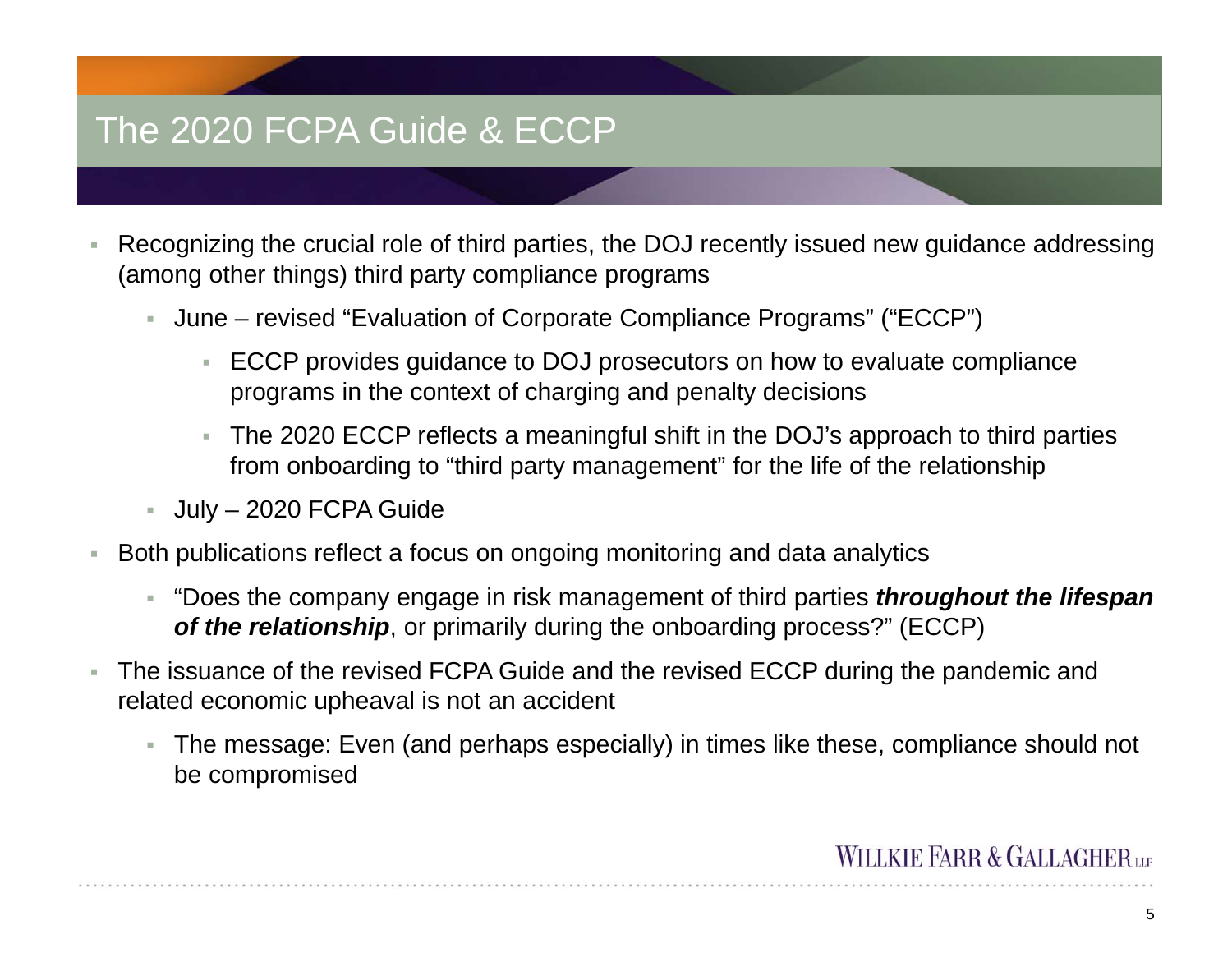# "Root Causes" of Third Party Problems

- While 90% of alleged bribery schemes involved third parties, the third parties are not acting in a vacuum: employee complicity is a major concern
	- For example, 13 out of the 17 enforcement actions initiated and resolved so far in 2020 involved bad acts by employees, often through third-party distributors
	- These employees often include senior management (e.g., *In the Matter of The Goldman Sachs Group, Inc.)* and/or high ranking executives (e.g., *U.S. v. Beam Suntory Inc.*)
- $\bullet$ How to design a compliance program that accounts for this risk?

*Source: http://fcpa.stanford.edu/enforcement-actions.html?page=1*